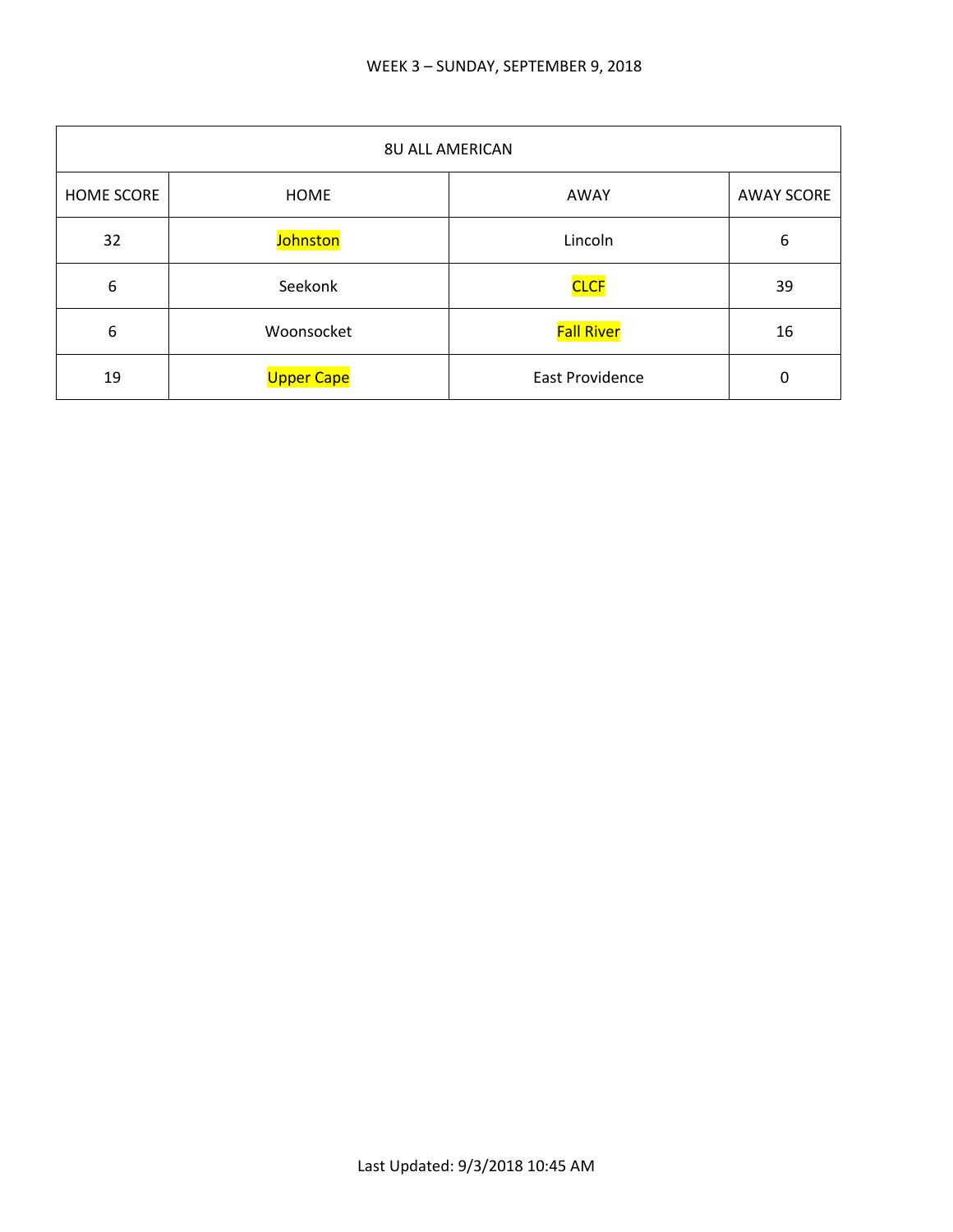## WEEK 3 – SUNDAY, SEPTEMBER 9, 2018

| 9U ALL AMERICAN   |                      |                        |                   |
|-------------------|----------------------|------------------------|-------------------|
| <b>HOME SCORE</b> | <b>HOME</b>          | AWAY                   | <b>AWAY SCORE</b> |
| $\mathbf 0$       | <b>Central Falls</b> | <b>East Providence</b> | 13                |
| 0                 | Lincoln              | Providence             | 26                |
| $\mathbf 0$       | North Providence     | <b>Darlington</b>      | 33                |
| 7                 | Seekonk              | <b>CLCF</b>            | 26                |
| 0                 | Woonsocket           | <b>Fall River</b>      | 22                |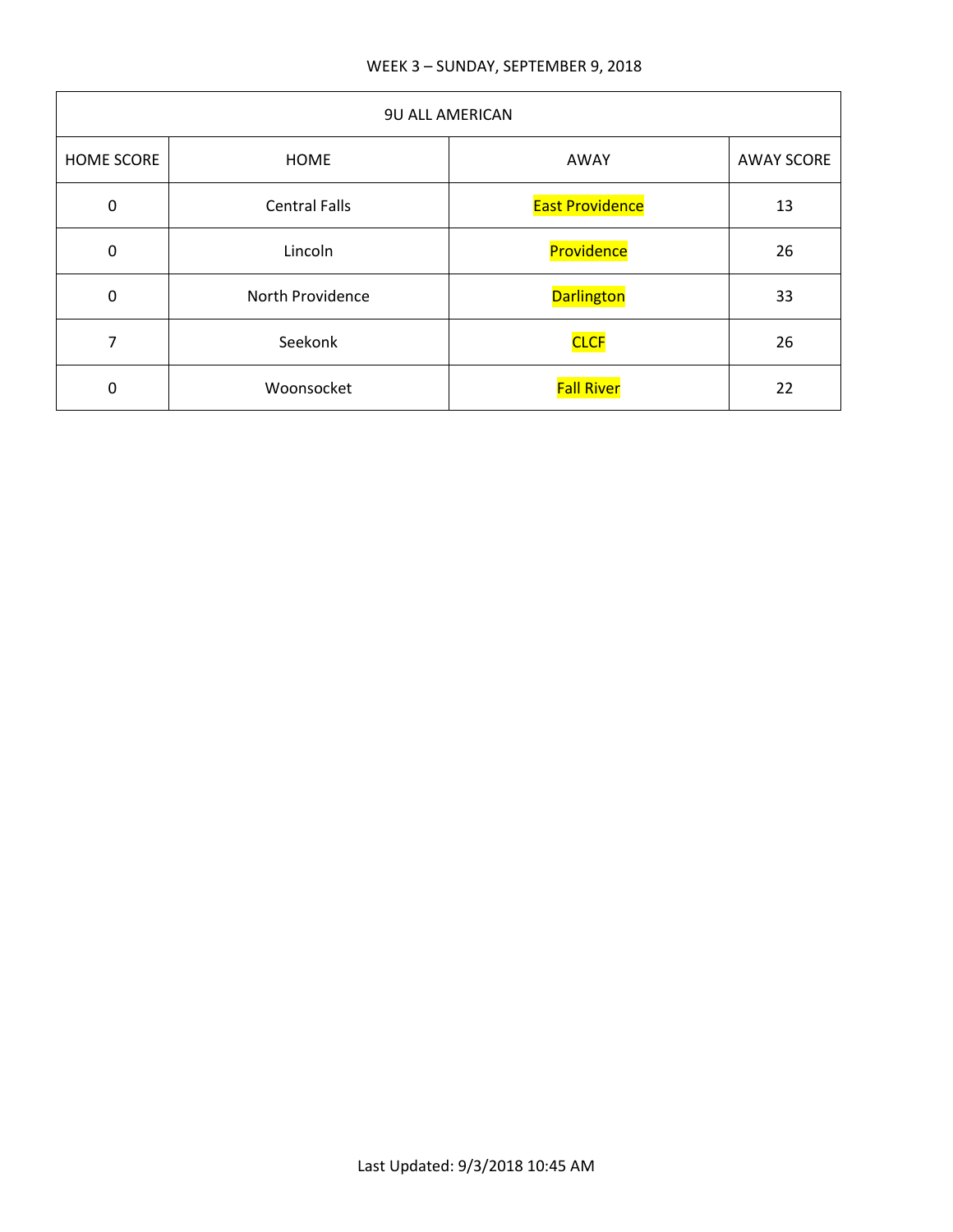| 10U ALL AMERICAN  |                      |                   |                   |
|-------------------|----------------------|-------------------|-------------------|
| <b>HOME SCORE</b> | HOME                 | AWAY              | <b>AWAY SCORE</b> |
| 34                | Johnston             | Fairlawn          | 12                |
| 6                 | <b>Central Falls</b> | Lincoln           | 24                |
| 6                 | Seekonk              | <b>CLCF</b>       | 33                |
| 33                | <b>Upper Cape</b>    | Exeter WG         | o                 |
| 6                 | Woonsocket           | <b>Fall River</b> | 0                 |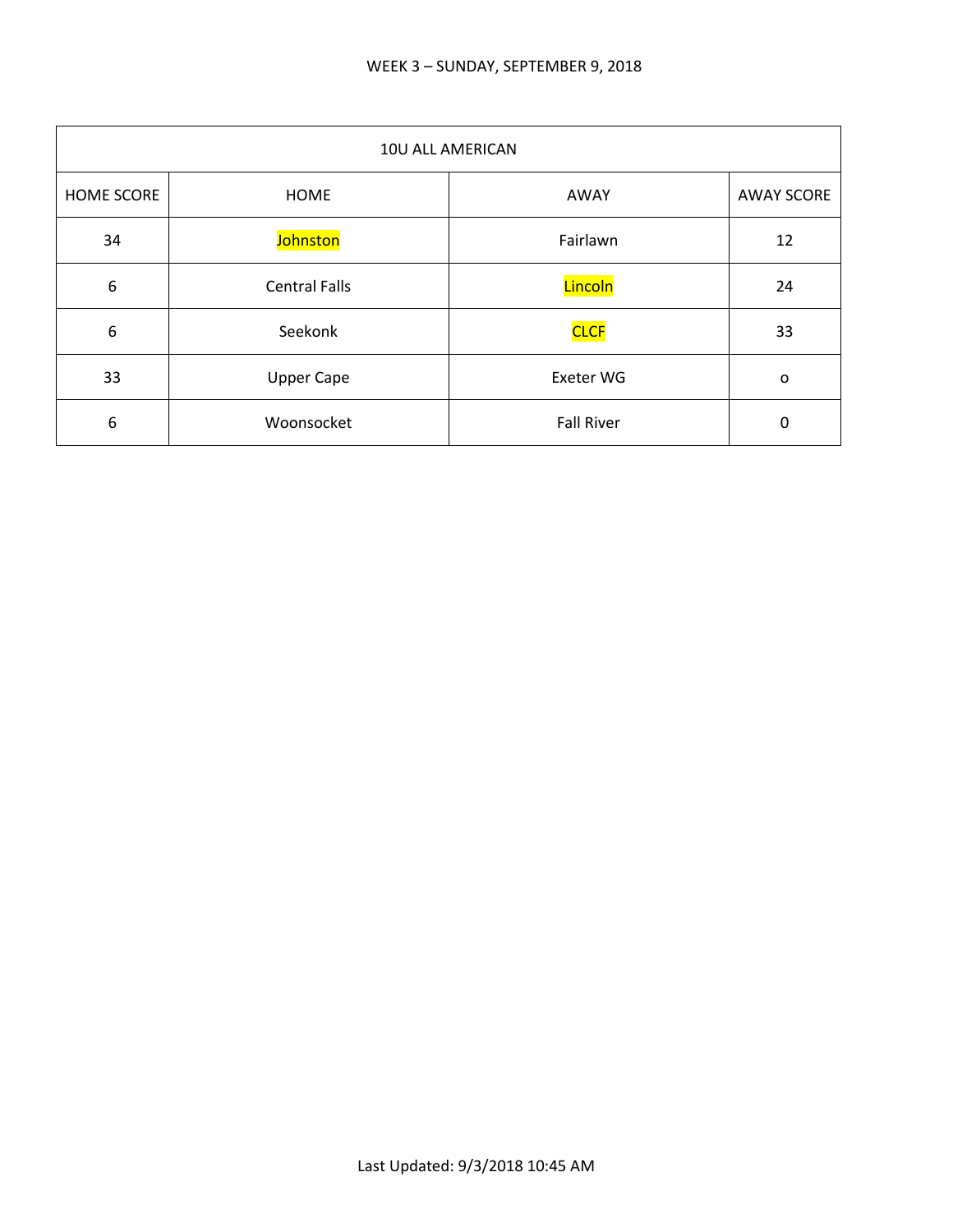| 11U ALL AMERICAN |                         |                        |                   |
|------------------|-------------------------|------------------------|-------------------|
| HOME SCORE       | <b>HOME</b>             | AWAY                   | <b>AWAY SCORE</b> |
| 13               | Johnston                | <b>Fairlawn</b>        | 18                |
| 32               | Lincoln                 | Providence             | 0                 |
| 15               | <b>North Providence</b> | Darlington             | $\mathbf 0$       |
| 32               | Seekonk                 | New Bedford            | 0                 |
| 20               | <b>Upper Cape</b>       | <b>East Providence</b> | 28                |
| 28               | Woonsocket              | <b>Fall River</b>      | 0                 |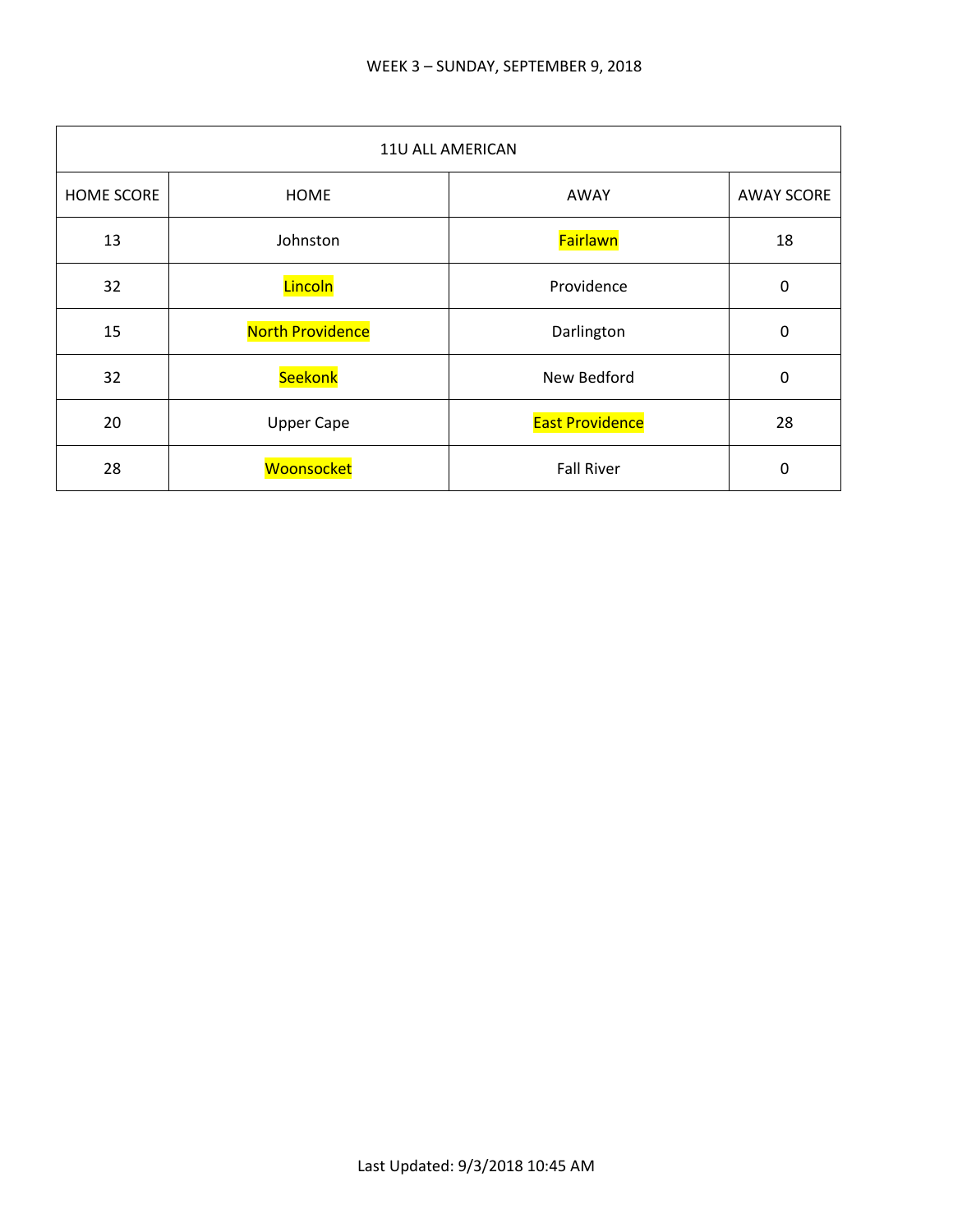| <b>12U ALL AMERICAN</b> |                      |                        |                   |
|-------------------------|----------------------|------------------------|-------------------|
| <b>HOME SCORE</b>       | HOME                 | AWAY                   | <b>AWAY SCORE</b> |
| 6                       | Johnston             | Fairlawn               | 19                |
| $\Omega$                | <b>Central Falls</b> | <b>East Providence</b> | 21                |
| 37                      | Woonsocket           | <b>Fall River</b>      | 6                 |